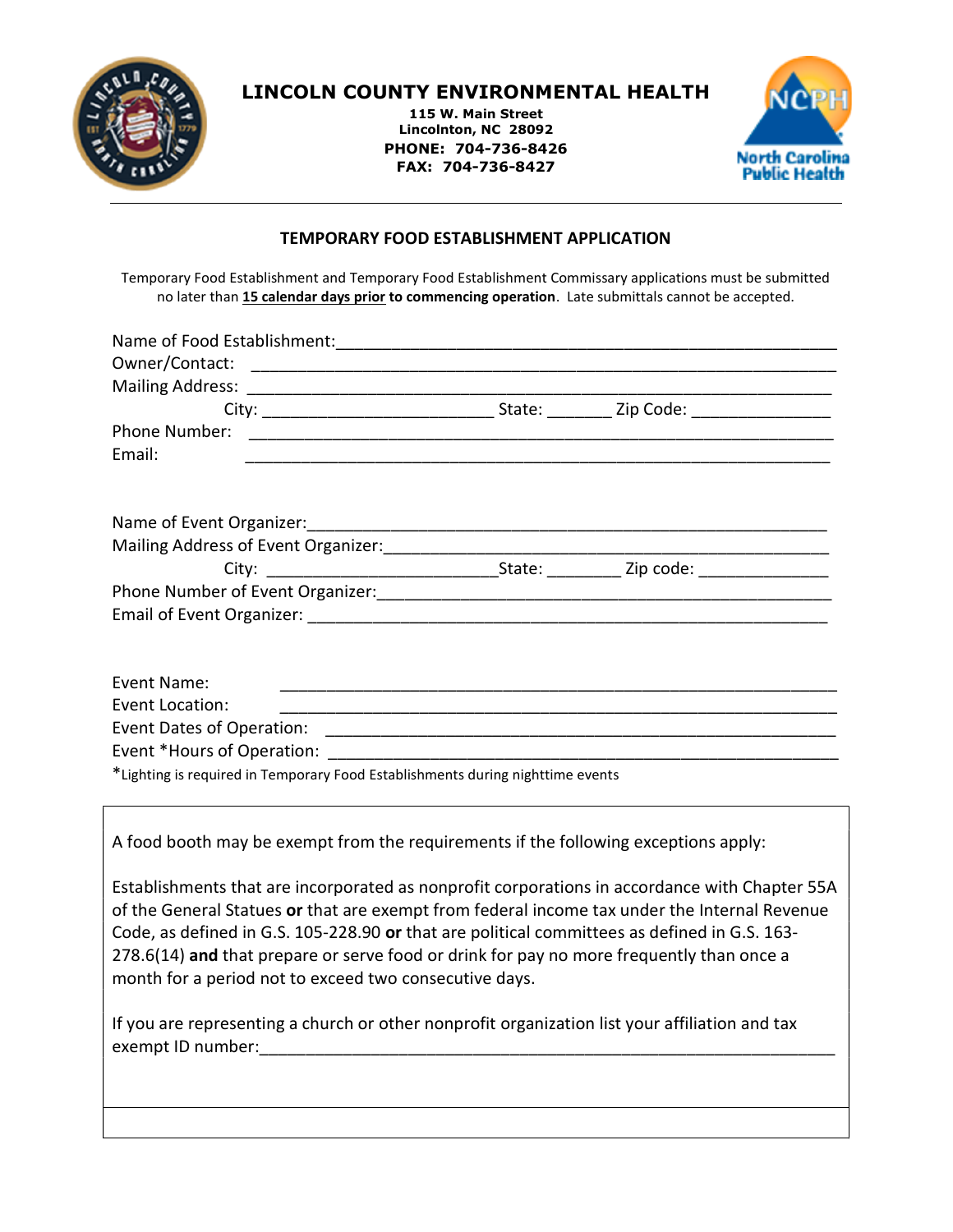## APPLICATION FEE AND SUBMISSION DEADLINE:

- Application fee: \$75.00 per Food Establishment. Must be paid at the time of application.
- Temporary Food Establishment and Temporary Food Establishment Commissary applications must be submitted no later than 15 calendar days prior to commencing operation. Late submittals cannot be accepted.
- Applications for substitute vendors may be submitted no fewer than 3 business days prior to the event.
- A Temporary Food Establishment Commissary may commence operation not more than 7 days prior to the event and operate for the length of the event up to a time period not to exceed 21 consecutive days.
- Food sources must comply with NC Food Code 3-201. Foods prepared before the event in another location are PROHIBITED unless documentation is presented verifying compliance with the NC Food Code and the Rules Governing The Food Protection and Sanitation of Food Establishments 15A NCAC 18A .2600.
- Where food sources cannot be verified, you will be required to dispose of the food. Maintain purchase receipts and invoices.
- The Rules Governing the Food Protection and Sanitation of Food Establishments and the Food Code can be found at http://ehs.ncpublichealth.com/rules.htm
- Arrive early to set up your food booth for inspection so that you are completely set up by the appointed inspection time. Late arrivals will not be allowed to operate.
- NO REFUNDS. Refunds will not be given to vendors who miss the appointed inspection time for any reason.

# UTILITIES, SERVICES & BOOTH SET UP:

- 1. Do you have an approved Employee Health Policy as required by the NC Food Code 2-201? Yes No
- The Permit Holder shall require food employees and conditional employees to report to the person in charge information about their health and activities as they relate to diseases that are transmissible through food.
- Food vendors must maintain a list of names, addresses and phone numbers of all workers working in the food booth. The list must be kept for 30 days and will be used in the case of a foodborne outbreak.
- 2. Please check or describe how your foodservice operation will be physically contained: (check all that apply)
	- \_\_\_\_\_ Enclosed trailer
	- Under a tent, shelter, canopy with proper physical barriers (fly fans, screens, etc.)
	- Permanent structure
	- \_\_\_\_\_ Other, describe \_\_\_\_\_\_\_\_\_\_\_\_\_\_\_\_\_\_\_\_\_\_\_\_\_\_\_\_\_\_\_\_\_\_\_\_\_\_\_\_\_\_\_\_\_\_\_\_\_\_\_\_\_\_\_\_
- 3. Water Supply: How will potable water be supplied to your booth?
	- \_\_\_\_Public water supply by Organizer (food grade water hose required)
	- \_\_\_\_Onsite well (requires sampling)
	- Other, explain: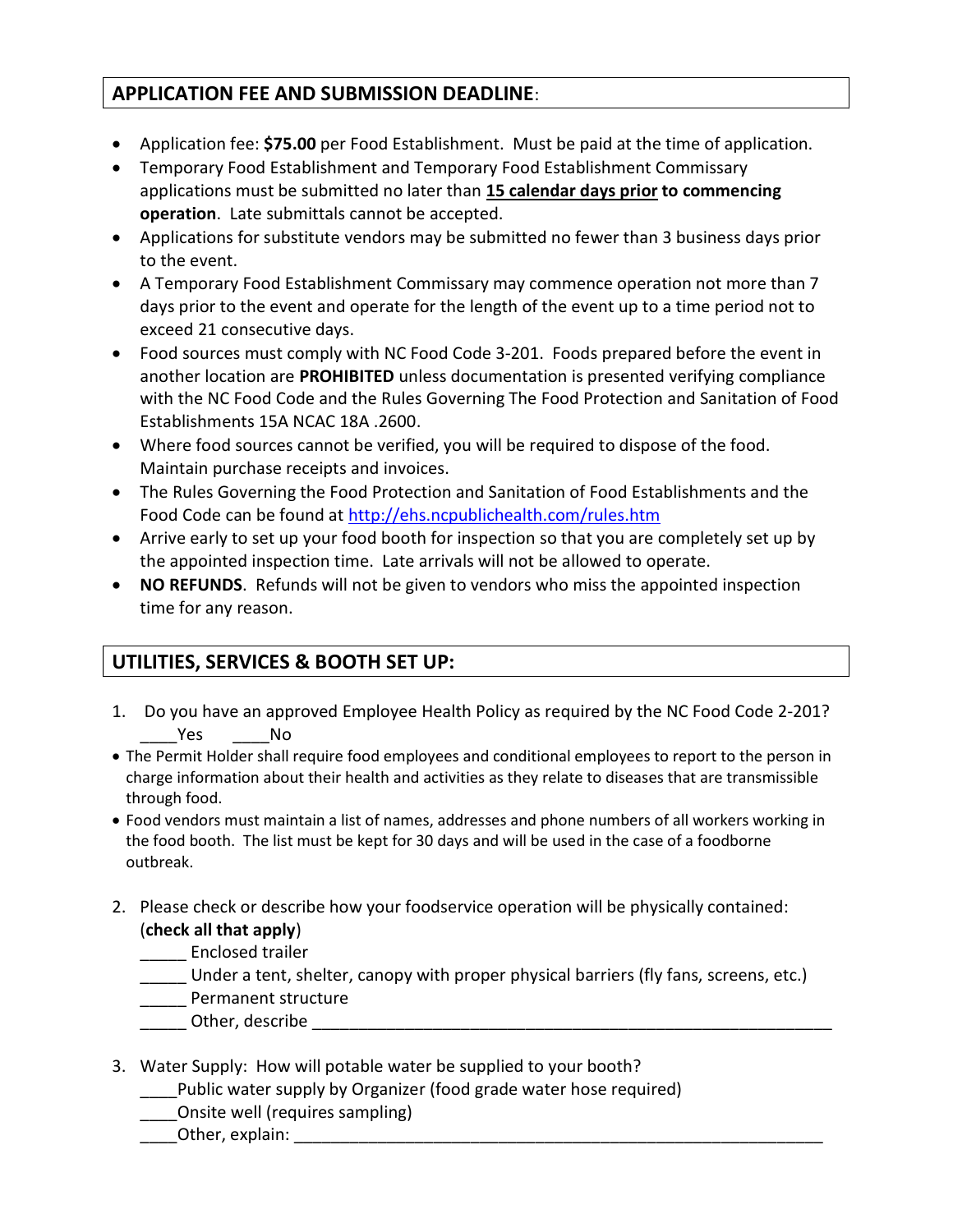- 4. Disposal of Wastewater: (water used to wash hands, produce and utensils)
	- \_\_\_\_Grey water bin, barrel, container provided by organizer
	- \_\_\_\_Portable toilet at event designated for grey water disposal only
	- Direct connection to onsite waste water disposal system private or public

\_\_\_\_Other: \_\_\_\_\_\_\_\_\_\_\_\_\_\_\_\_\_\_\_\_\_\_\_\_\_\_\_\_\_\_\_\_\_\_\_\_\_\_\_\_\_\_\_\_\_\_\_\_\_\_\_\_\_\_\_\_\_\_\_\_\_\_\_\_\_

- 5. Bulk Garbage Disposal:
	- Event Dumpster(s) provided by organizer
	- \_\_\_\_Other: \_\_\_\_\_\_\_\_\_\_\_\_\_\_\_\_\_\_\_\_\_\_\_\_\_\_\_\_\_\_\_\_\_\_\_\_\_\_\_\_\_\_\_\_\_\_\_\_\_\_\_\_\_\_\_\_\_\_\_\_\_\_\_\_
- 6. Grease Waste Disposal (if applicable):
	- **Corease receptacle provided by organizer**
	- \_\_\_\_Packaged and taken off site for proper disposal
	- \_\_\_\_Other: \_\_\_\_\_\_\_\_\_\_\_\_\_\_\_\_\_\_\_\_\_\_\_\_\_\_\_\_\_\_\_\_\_\_\_\_\_\_\_\_\_\_\_\_\_\_\_\_\_\_\_\_\_\_\_\_\_\_\_\_\_\_\_\_

#### FOOD HANDLING:

5. How will food handlers wash their hands? Describe handwashing set up: \_\_\_\_\_\_\_\_\_\_\_\_\_\_

6. Proposed Menu: List all foods and drinks proposed for service including items such as lettuce, onions, tomatoes, etc. Attach as separate page if necessary.

\_\_\_\_\_\_\_\_\_\_\_\_\_\_\_\_\_\_\_\_\_\_\_\_\_\_\_\_\_\_\_\_\_\_\_\_\_\_\_\_\_\_\_\_\_\_\_\_\_\_\_\_\_\_\_\_\_\_\_\_\_\_\_\_\_\_\_\_\_\_\_\_\_\_\_\_\_\_ \_\_\_\_\_\_\_\_\_\_\_\_\_\_\_\_\_\_\_\_\_\_\_\_\_\_\_\_\_\_\_\_\_\_\_\_\_\_\_\_\_\_\_\_\_\_\_\_\_\_\_\_\_\_\_\_\_\_\_\_\_\_\_\_\_\_\_\_\_\_\_\_\_\_\_\_\_\_ \_\_\_\_\_\_\_\_\_\_\_\_\_\_\_\_\_\_\_\_\_\_\_\_\_\_\_\_\_\_\_\_\_\_\_\_\_\_\_\_\_\_\_\_\_\_\_\_\_\_\_\_\_\_\_\_\_\_\_\_\_\_\_\_\_\_\_\_\_\_\_\_\_\_\_\_\_\_

| Ex: Chicken Wings<br>Ex: Lemonade |  |
|-----------------------------------|--|
|                                   |  |
|                                   |  |
|                                   |  |
|                                   |  |
|                                   |  |
|                                   |  |
|                                   |  |
|                                   |  |
|                                   |  |
|                                   |  |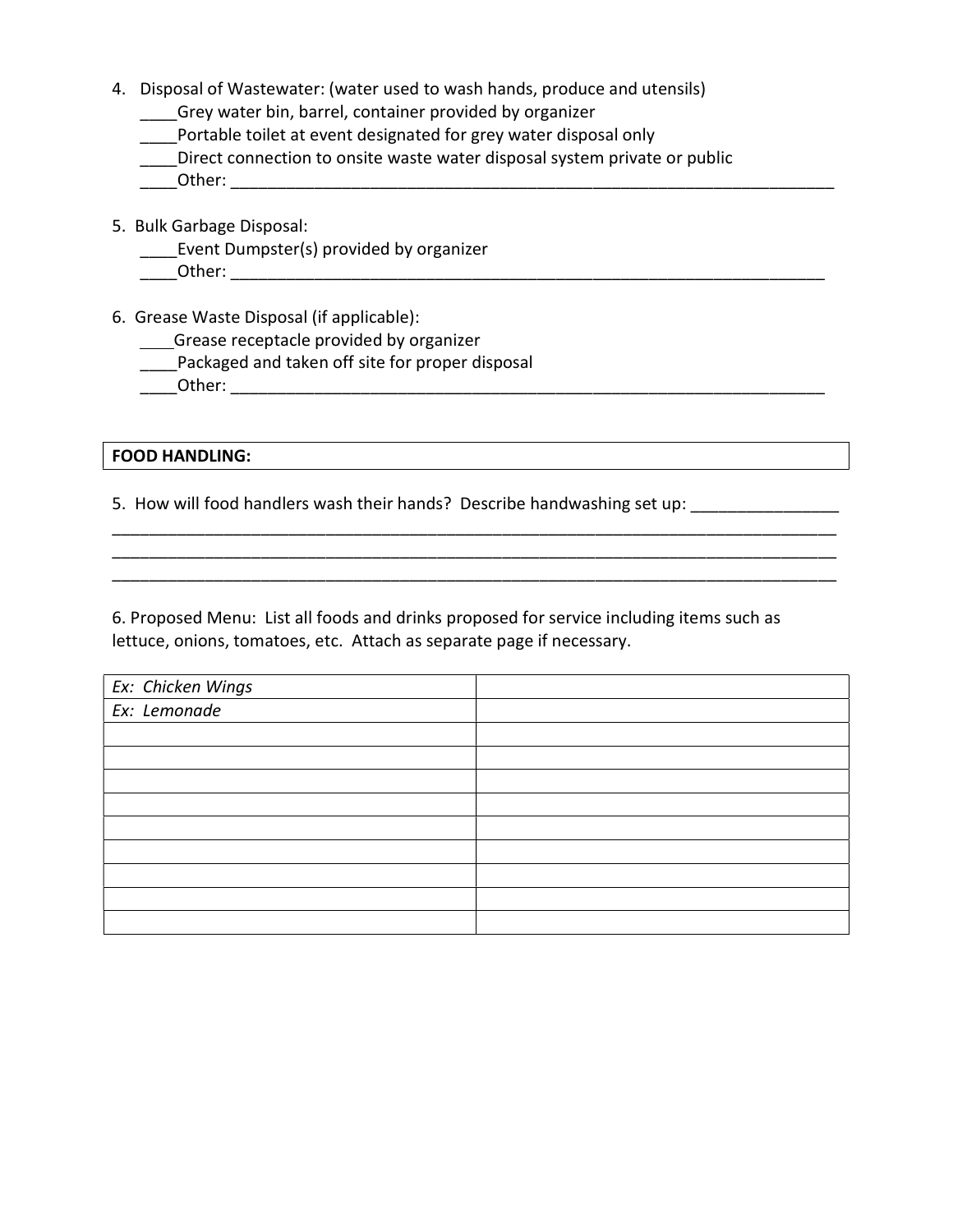7. Describe handling procedures for each of the foods listed on the proposed menu:

## Example:

NC Food Code Manual.

| Food Product: <b>Chicken wings</b>                                                                                    |  |  |  |
|-----------------------------------------------------------------------------------------------------------------------|--|--|--|
| Describe how product will be handled: <i>purchased frozen, stored frozen on ice, removed from</i>                     |  |  |  |
| package, placed into fryer, cooked to 165°F or above and served directly to customer                                  |  |  |  |
|                                                                                                                       |  |  |  |
|                                                                                                                       |  |  |  |
|                                                                                                                       |  |  |  |
|                                                                                                                       |  |  |  |
|                                                                                                                       |  |  |  |
|                                                                                                                       |  |  |  |
|                                                                                                                       |  |  |  |
|                                                                                                                       |  |  |  |
| <u> 1989 - Johann Stoff, amerikansk politiker (d. 1989)</u>                                                           |  |  |  |
|                                                                                                                       |  |  |  |
|                                                                                                                       |  |  |  |
|                                                                                                                       |  |  |  |
| <u> 1989 - Johann Stoff, deutscher Stoff, der Stoff, der Stoff, der Stoff, der Stoff, der Stoff, der Stoff, der S</u> |  |  |  |
|                                                                                                                       |  |  |  |
|                                                                                                                       |  |  |  |
| Food Product:                                                                                                         |  |  |  |
|                                                                                                                       |  |  |  |
| Food Product:                                                                                                         |  |  |  |
|                                                                                                                       |  |  |  |
| *Yes<br>8. If listed above, will produce require washing before preparation?<br>No                                    |  |  |  |
| *If yes, a separate food preparation sink must be provided. The food prep sink must meet Chapters 4.1-4.2 of the      |  |  |  |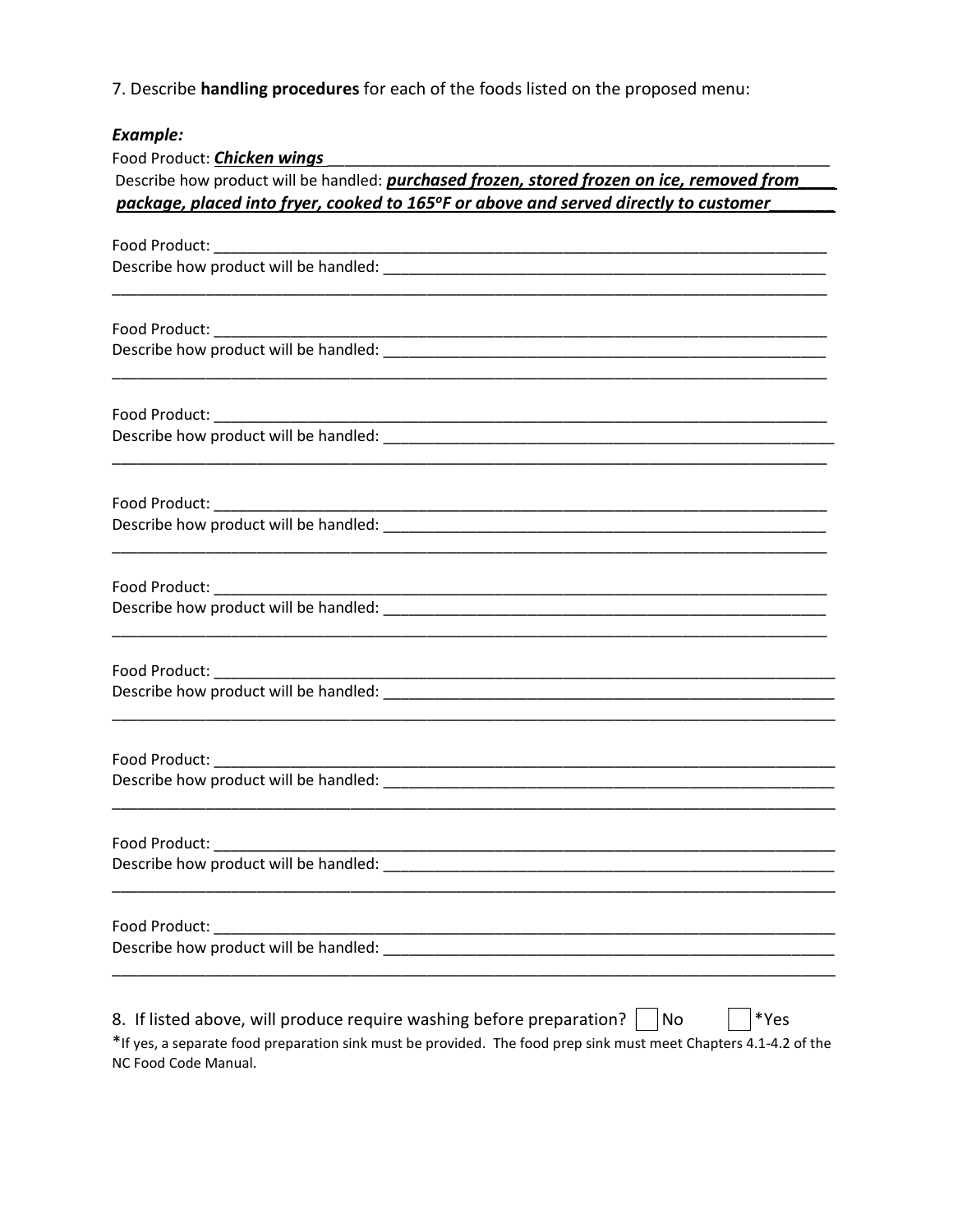#### 9. List all Hot Holding and Cooking Equipment:

| Ex: Warming cabinet       |  |
|---------------------------|--|
| Ex: Hot water Steam Table |  |
| Ex: Heat Lamps            |  |
|                           |  |
|                           |  |
|                           |  |
|                           |  |
|                           |  |
|                           |  |
|                           |  |
|                           |  |

10. List all Cold Holding Equipment:

Ex: Igloo cooler with drainage port Ex: Mechanical refrigerator Ex: Mechanical chest freezer

#### UTENSIL WASHING AND SANITIZING

11. How will food service utensils (such as pans, spatulas, scoops, ladles and knives) be washed, rinsed and sanitized?

| 3-compartment sink of sufficient size to submerge, wash, rinse and sanitize utensils |  |  |
|--------------------------------------------------------------------------------------|--|--|
|                                                                                      |  |  |

- 3 basins of sufficient size to submerge, wash, rinse and sanitize utensils
- \_\_\_\_ Combination of sink compartments and basins. Describe below:

| .ner | riber<br>ס מנ<br>- 71 J |  |
|------|-------------------------|--|
|      |                         |  |

12. Verify that only single-use, disposable utensils will be used by customers:

Single-use only (disposable)  $\parallel$  Multi-use utensils will be used (Discussion and pre-approval required)

- 13. | Test strips must provided for testing sanitizer strength.
- 14.  $\vert$  A stem thermometer must be provided for measuring and monitoring food temperatures. (digital thin tip thermometer is recommended)